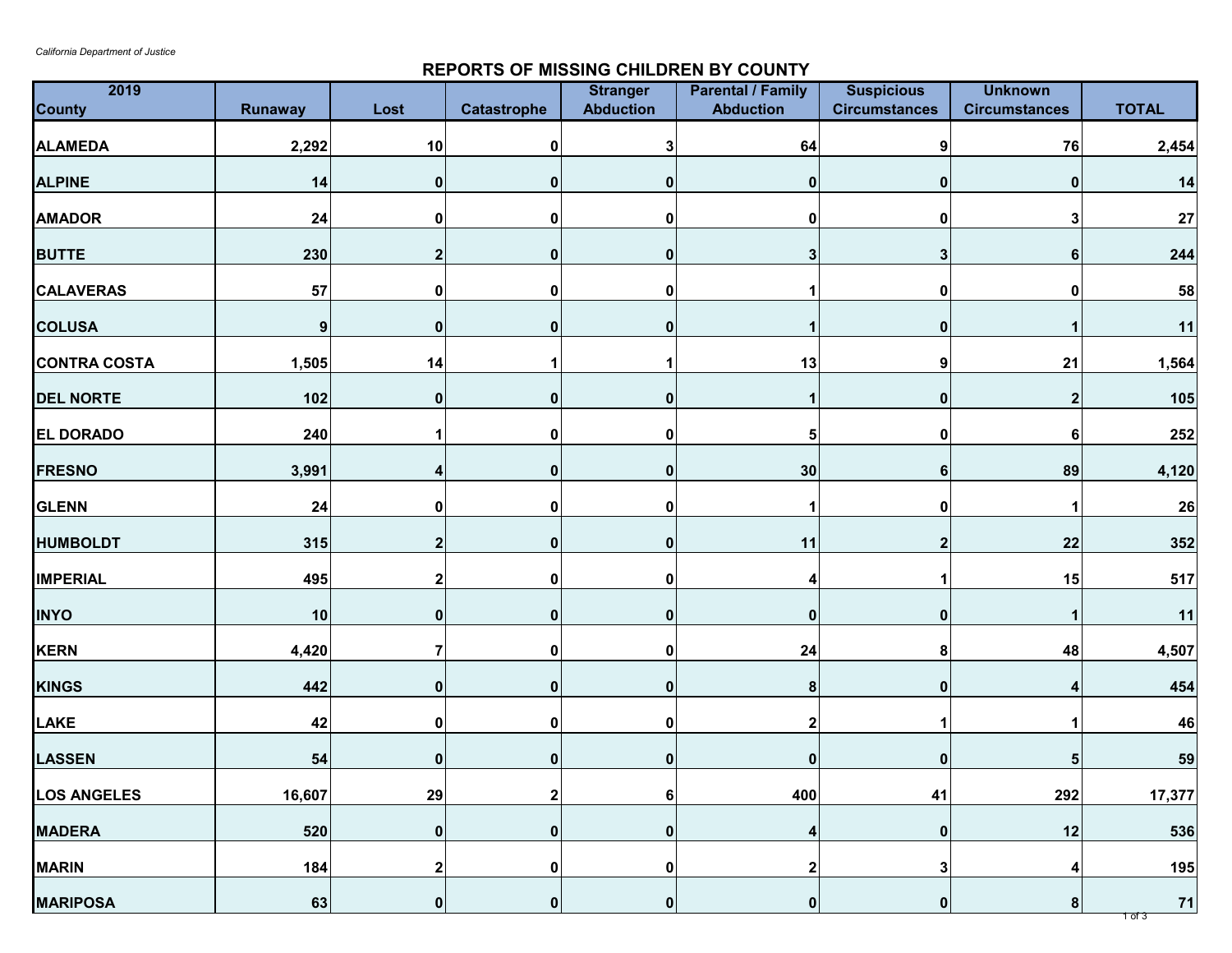## **REPORTS OF MISSING CHILDREN BY COUNTY**

| 2019<br><b>County</b>  | <b>Runaway</b> | Lost             | <b>Catastrophe</b> | <b>Stranger</b><br><b>Abduction</b> | <b>Parental / Family</b><br><b>Abduction</b> | <b>Suspicious</b><br><b>Circumstances</b> | <b>Unknown</b><br><b>Circumstances</b> | <b>TOTAL</b>            |
|------------------------|----------------|------------------|--------------------|-------------------------------------|----------------------------------------------|-------------------------------------------|----------------------------------------|-------------------------|
| <b>MENDOCINO</b>       | 139            | $\boldsymbol{0}$ |                    |                                     | 0                                            | $\mathbf{0}$                              |                                        | 145                     |
| <b>MERCED</b>          | 1,290          |                  | 0                  | 0                                   | 10                                           | 8 <sup>1</sup>                            | 14                                     | 1,324                   |
| <b>MODOC</b>           | 3              | $\mathbf 0$      | 0                  | 0                                   | 0                                            | $\mathbf{0}$                              |                                        | $\overline{\mathbf{4}}$ |
| <b>MONO</b>            | 9              | $\boldsymbol{0}$ | 0                  | $\bf{0}$                            | $\boldsymbol{0}$                             | 0                                         | 0                                      | 9                       |
| <b>MONTEREY</b>        | 665            |                  | 0                  | O                                   | 3                                            | 14                                        | 16                                     | 702                     |
| <b>NAPA</b>            | 112            |                  | 0                  | 0                                   |                                              | 0                                         | 3                                      | 117                     |
| <b>NEVADA</b>          | 142            |                  | 0                  | 0                                   |                                              | 3                                         |                                        | 150                     |
| <b>ORANGE</b>          | 4,315          | 32               | $\mathbf{2}$       | 0                                   | 72                                           | 7                                         | 85                                     | 4,513                   |
| <b>PLACER</b>          | 462            | 7                | 0                  |                                     | 3                                            | 5                                         | 32                                     | 510                     |
| <b>PLUMAS</b>          | 17             | $\mathbf{0}$     | $\mathbf{0}$       | 0                                   | $\boldsymbol{0}$                             | 0                                         |                                        | 18                      |
| <b>RIVERSIDE</b>       | 3,870          | 3                | 0                  |                                     | 45                                           | 8                                         | 31                                     | 3,961                   |
| <b>SACRAMENTO</b>      | 6,381          | 12               |                    | $\bf{0}$                            | 68                                           | 12                                        | 49                                     | 6,523                   |
| <b>SAN BENITO</b>      | 55             |                  | 0                  | 0                                   | 0                                            | 3                                         | 5                                      | 64                      |
| <b>SAN BERNARDINO</b>  | 3,652          | 10               | 0                  |                                     | 563                                          | 15                                        | 86                                     | 4,331                   |
| <b>SAN DIEGO</b>       | 3,841          | 14               | 0                  | $\mathbf{2}$                        | 39                                           | 17                                        | 53                                     | 3,966                   |
| <b>SAN FRANCISCO</b>   | 824            | $\mathbf 2$      | 0                  |                                     | 21                                           | 5 <sub>5</sub>                            | 14                                     | 867                     |
| <b>SAN JOAQUIN</b>     | 1,519          | 3                |                    | 0                                   | 31                                           | 12                                        | 66                                     | 1,632                   |
| <b>SAN LUIS OBISPO</b> | 536            | $\boldsymbol{8}$ | 0                  |                                     | 5 <sup>1</sup>                               |                                           | 4                                      | 555                     |
| <b>SAN MATEO</b>       | 548            | 3                | 0                  | 0                                   | 6                                            | 4                                         | 14                                     | 575                     |
| <b>SANTA BARBARA</b>   | 1,038          | 7                |                    | 0                                   | 8                                            | 5 <sub>l</sub>                            | 6 <sup>1</sup>                         | 1,065                   |
| <b>SANTA CLARA</b>     | 3,442          | 6                | 0                  | $\mathbf 0$                         | 57                                           | 12                                        | 176                                    | 3,693                   |
| <b>SANTA CRUZ</b>      | 338            | 4                | 0                  | 0                                   | 8 <sup>1</sup>                               | 4                                         | 16                                     | 370<br><u>2 of 3</u>    |